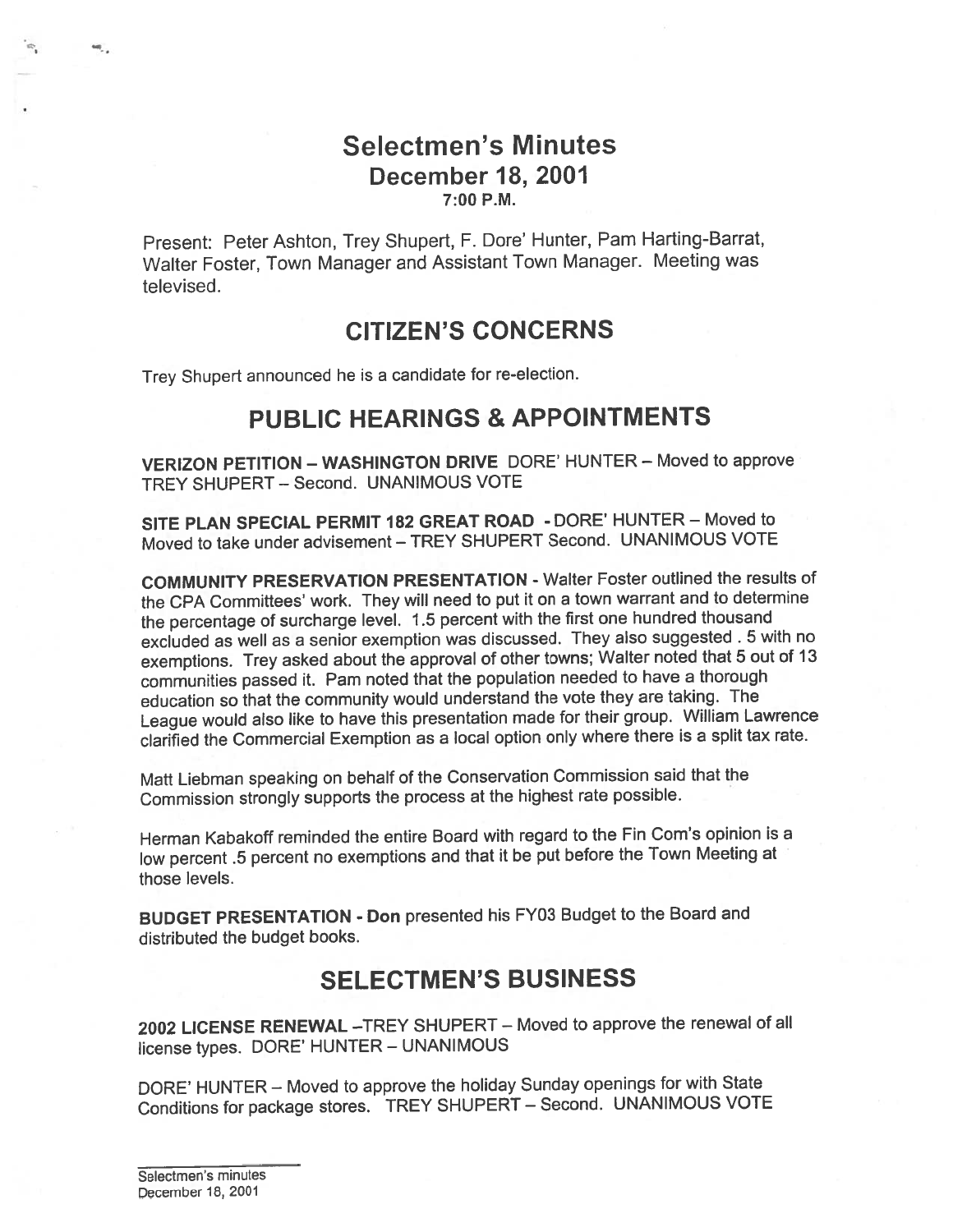DORE' HUNTER — Moved to approve retail package sales. PAM HARTING-BARRAT — Second. UNANIMOUS VOTE

TREY SHUPERT — Moved to approve Class II Licenses. PAM HARTING-BARRAT — Second. UNANIMOUS VOTE.

TREY SHUPERT — moved to approve Common Victuller as Beer and Wine. PAM HARTING-BARRAT— Second. UNANIMOUS VOTE

DORE' HUNTER — Moved Class I License. TREY SHUPERT — SECOND. UNANIMOUS VOTE

DORE' HUNTER — Moved to approve the entertainment licenses. TREY SHUPERT - SECOND. UNANIMOUS VOTE.

DORE' HUNTER — Moved to approve the Bowling and poo<sup>l</sup> table licenses. PAM HARTING-BARRAT — Second. UNANIMOUS VOTE.

DORE' HUNTER — Moved to approve the automated devices Licenses — PAM HARTING-BARRAT — Second. UNANIMOUS VOTE.

DORE' HUNTER — Moved Automated amusements. TREY SHUPERT — SECOND. UNANIMOUS VOTE

DORE' HUNTER — Moved approve of <sup>a</sup> Fortune Teller license. TREY SHUPERT — SECOND. UNANIMOUS VOTE DORE' HUNTER — Moved Boarding House. TREY SHUPERT — SECOND. UNANIMOUS VOTE

TREY SHUPERT — Moved to approve the Common Victuller Licenses. WALTER FOSTER — Second. UNANIMOUS VOTE

ROUTE 2 ADVISORY COMMITTEE They all agree they can no longer look at the rotary in <sup>a</sup> vacuum. They brought back several concepts for last Spring. \

DONALD PROPERTY — MINOT AVE. — Walter wanted to have <sup>a</sup> letter sent thanking them. Peter will draft <sup>a</sup> letter on behalf of the Board. TREY SHUPERT — Moved to accep<sup>t</sup> 11.2 acre's of the Donald land, which abuts the Arboretum as <sup>a</sup> donation, and to authorize the chairman to write <sup>a</sup> letter to Donald's accepting the <sup>g</sup>ift. PAM HARTING BARRAT

OTHER BUSINESS DORE' HUNTER — Moved to close Annual Town Meeting Warrant effective at the close of business on December 31<sup>st</sup>. TREY SHUPERT - SECOND. UNANIMOUS VOTE.

Free Cash — Peter felt in the future we would need to use some Free Cash. Trey said he supported the use of Free Cash but only after reviewing the budget.

Financing on the Twin School Borrowing. Which in this market could save money. Peter wanted this looked in to before <sup>a</sup> decision is made.

Trey noted the meeting reserved for Jan 2<sup>nd</sup> would not be needed.

Pam passe<sup>d</sup> on the thanks for the lighting improvements at the commuter parking lot. Although it was noted that one may not be working.

It was noted that an effort should be made to appoint an Advisory Group to look at lighting throughout town, Bern Kosiki has offered to do the work.

á.

ALC: U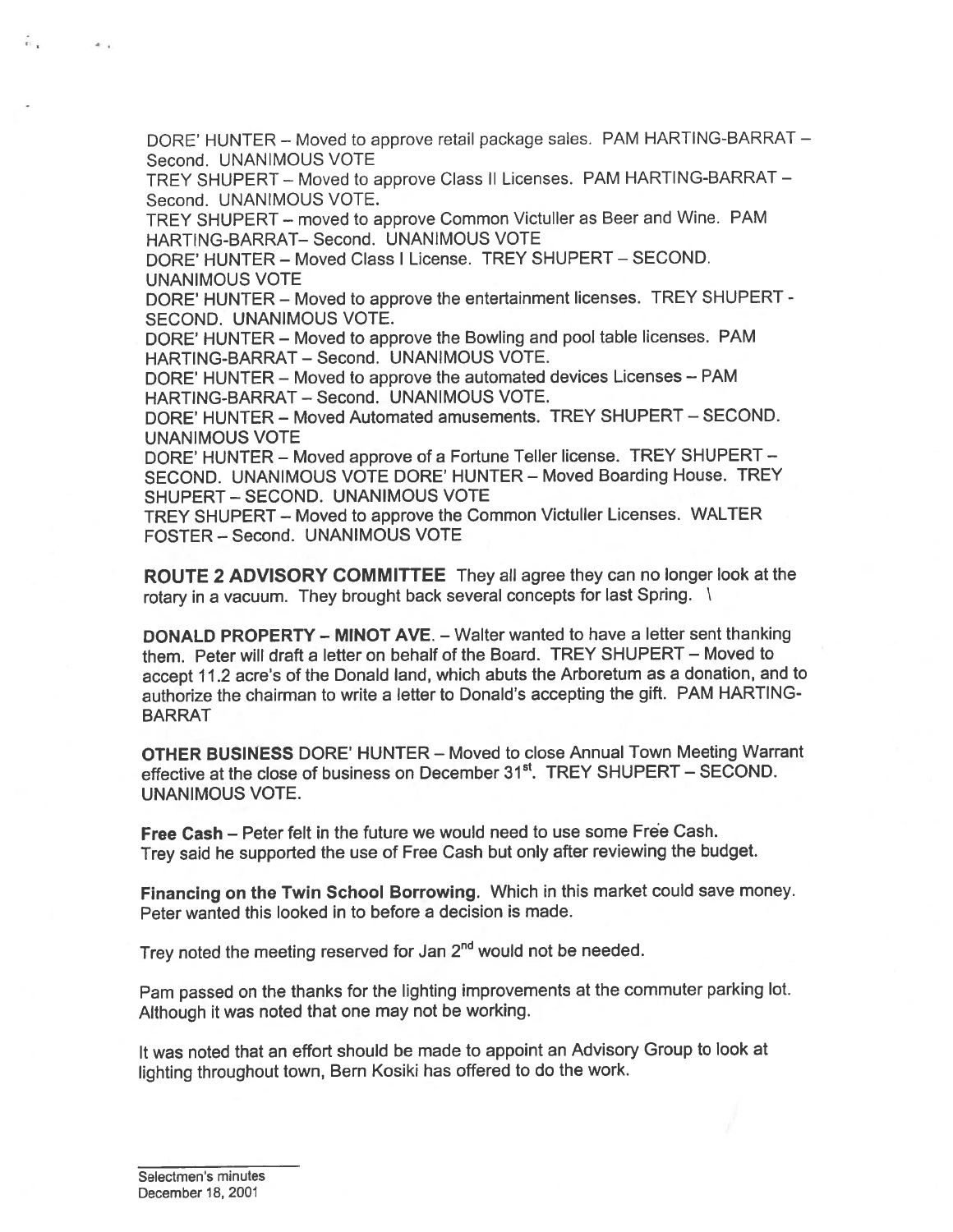# **CONSENT AGENDA**

DORE' HUNTER - Moved to approve. TREY SHUPERT - Second. UNANIMOUS VOTE.

# **TOWN MANAGER'S REPORT**

None

 $\overline{4}$  .

 $\overline{\mathcal{F}}$ 

# **EXECUTIVE SESSION**

None Needed  $|y_{\ell}|$ 

Christine Joyte **Recording Clerk** 

λ,

Date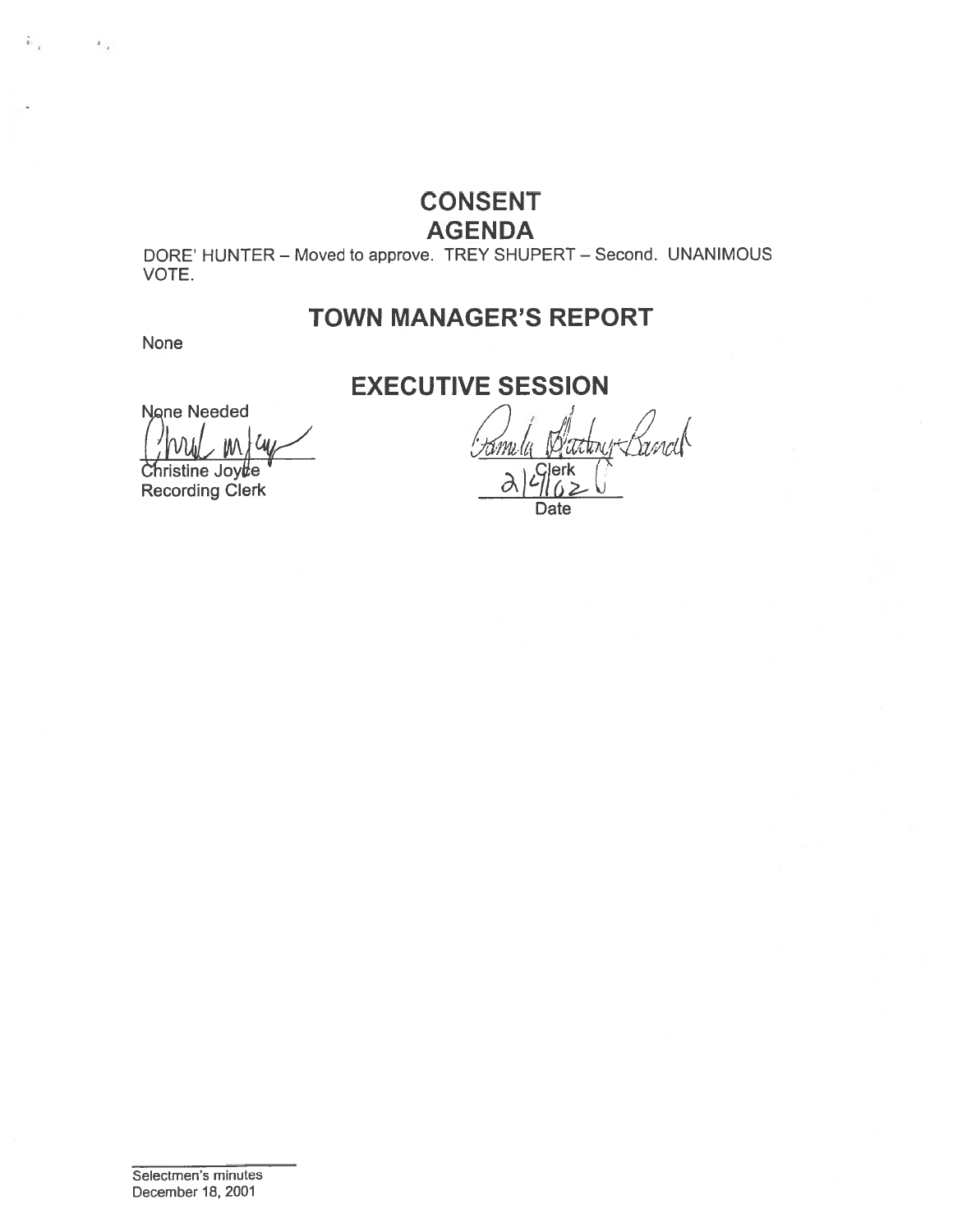December 14, 2001

TO: Board of Selectmen

 $\ddot{\phantom{a}}$  .

FROM: Peter Ashton, Chairman

SUBJECT: Selectmen's Report

# AMENDED A GENDA

# December 18, 2001 PLEASE NOTE THAT THE MEETING BEGINS AT 7:00 P.M.

### I. CITIZEN'S CONCERNS

### II. PUBLIC HEARINGS & APPOINTMENTS

- 1. 7:05 VERIZON PETITION Enclosed <sup>p</sup>lease find <sup>a</sup> petition for installation of underground conduits on Washington Drive for Board consideration.
- 2. 7:15 SITE PLAN AMENDMENT AND SPECIAL PERMIT 182 GREAT ROAD -(FORMER FILES EQUIPMENT) Enclosed <sup>p</sup>lease find applications for <sup>a</sup> site <sup>p</sup>lan Amendment and Special Use Permit for the subject property.
- 2A 7:30 COMMUNITY PRESERVATION ACT Selectman Foster will update the board on the findings of the committee.
- 3. 7:45 CLASS II USED CAR NON-DISPLAY LICENSE— <sup>317</sup> CENTRAL STREET The Applicant has withdrawn his application.
- 4. 8:00 BUDGET PRESENTATION The Town Manager will presen<sup>t</sup> the FY03 Budget for Board consideration.

### III. SELECTMEN'S BUSINESS

5. <sup>2002</sup> LICENSE RENEWALS — Enclosed <sup>p</sup>lease find the license renewal list for 2002, along with staff comments for Board consideration.

6. ROUTE <sup>2</sup> CORRIDOR ADVISORY COMMITTEE (CAC) — Selectman Hunter will update the Board on the December <sup>13</sup> meeting of the Route <sup>2</sup> CAC.

7. DONALD PROPERTY MINOT AVENUE - Enclosed <sup>p</sup>lease find <sup>a</sup> propose<sup>d</sup> <sup>g</sup>ift of land from the Donald family for Board consideration.

#### 8. OTHER BUSINESS

### IV CONSENT AGENDA

9. ACCEPT MINUTES — Enclosed <sup>p</sup>lease find Minutes of November 20, <sup>2001</sup> for Board approval.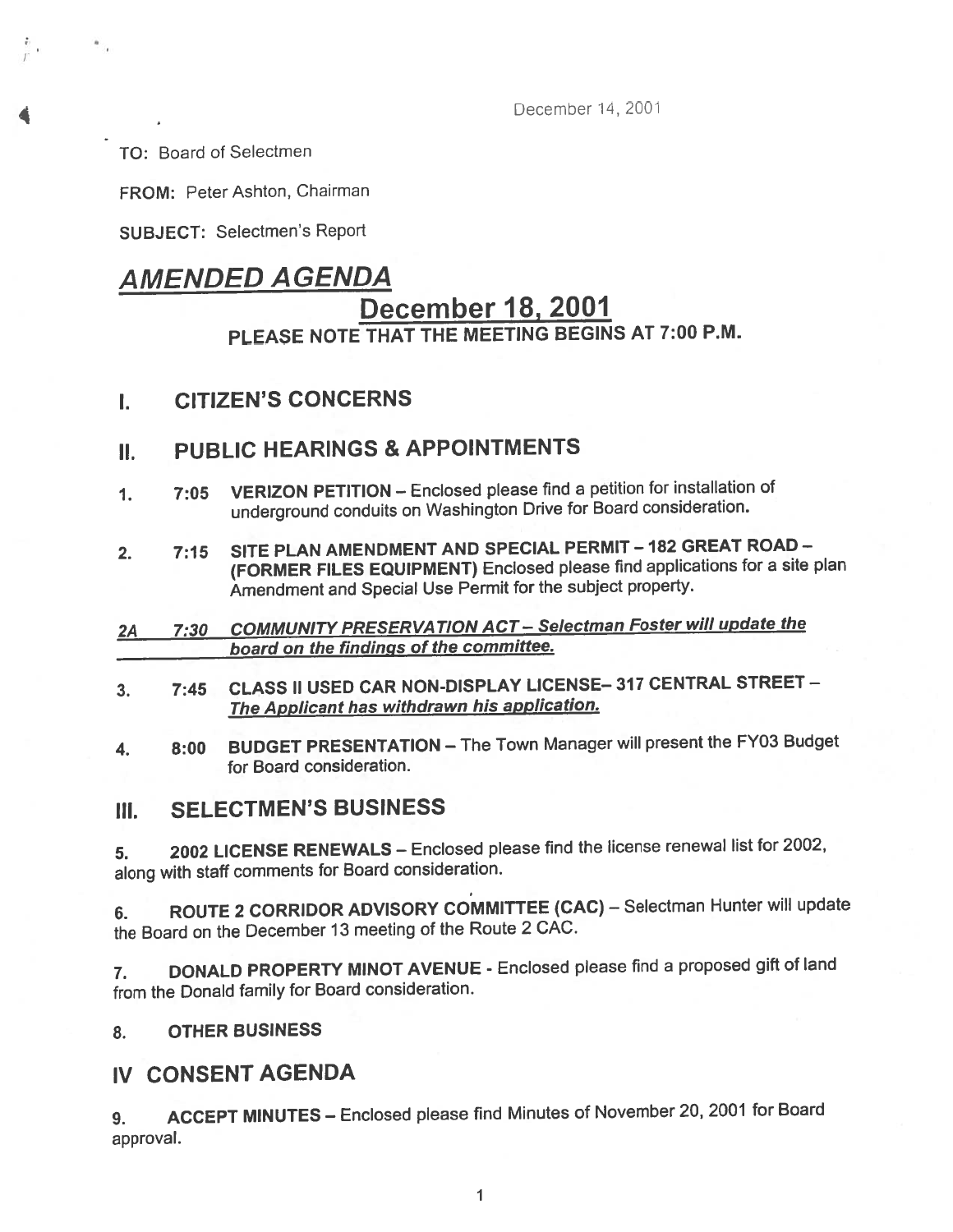10. ONE-DAY LIQUOR LICENSE - Enclosed please find a request from LeLyonnais  $\cdot$  Restaurant for a one-day Liquor License for December 30<sup>th</sup>.

11. PERMISSION TO BE OPEN AFTER MIDNIGHT — Enclosed <sup>p</sup>lease find <sup>a</sup> reques<sup>t</sup> form LeLyonnais to be open until 1:00 a.m. on New Year's Eve.

12. ACCEPT GIFT — Enclosed <sup>p</sup>lease find <sup>a</sup> reques<sup>t</sup> for acceptance of donations to the Skate Park for Board approval.

13. ACCEPT GIFT - Enclosed please find a request for acceptance of a gift to the DARE Program for Board approval.

14. ACCEPT GIFT- Enclosed <sup>p</sup>lease find <sup>a</sup> reques<sup>t</sup> from the West Acton Citizens Library to accep<sup>t</sup> <sup>a</sup> <sup>g</sup>ift made to the Library for Board approval.

15. ACCEPT GIFT — Enclosed <sup>p</sup>lease find <sup>a</sup> reques<sup>t</sup> from Recreation to accep<sup>t</sup> numerous donations in conjunction with Winterfest <sup>2002</sup> for Board approval.

16. ROBBINS BROOK — Enclosed <sup>p</sup>lease find the revised Memorandum Of Understanding (MOU) prepare<sup>d</sup> by staff for your consideration.

17. MMA ASSOCIATION ANNUAL BUSINESS MEETING — Enclosed <sup>p</sup>lease find the Credential Vote form to authorize the Town Manager to vote in the <sup>p</sup>lace of the Chairman.

### V. TOWN MANAGER'S REPORT

18. STATUS REPORT OF COUNSEL'S REVIEW OF HDC BYLAW CHANGES.

### VI EXECUTIVE SESSION

#### ADDITIONAL INFORMATION

Enclosed <sup>p</sup>lease find additional correspondence that is strictly informational and requires no Board action.

#### FUTURE AGENDAS

To facilitate scheduling for interested parties, the following items are scheduled for discussion on future agendas. This IS NOT <sup>a</sup> complete Agenda.

#### Mtgs. Begin at 7:00 P.M.

NOTE THAT THE BOARD WILL NOW BE MEETING ON MONDAYS BEGINNING JAN 14, 2002 January 14 January 28

Feb 11 Feb 25 March 11 March 25

 $\ddot{\phantom{a}}$ .

#### GOALS 2001 -2002

- 1. Resolution of on-going Labor Negotiations (Peter/Trey)
- 2. Improve Communication with Town Boards (Peter)
- 3. Towne Building Reuse (Walter/Dore')
- 4. ALG process be used for purpose of Budget Planning for FY '02 (Peter/Trey)